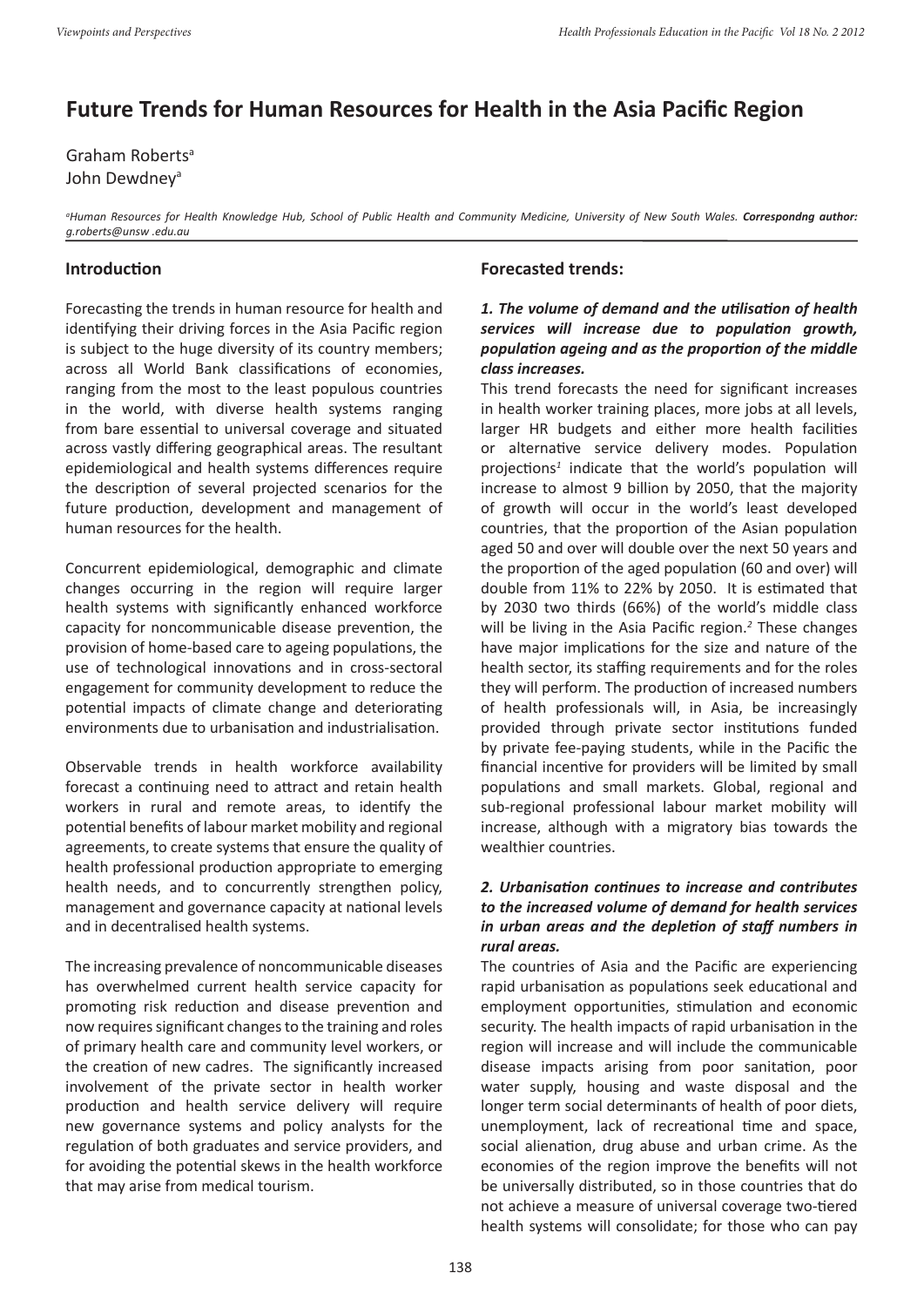will be attracted to work in the better funded services. including those that may provide services catering to medical tourism. The rise of the middle class increases the ability to pay for services and also to pursue litigation, requiring continued improvements in the quality of services and the availability of treatment options, including high cost technology and pharmaceuticals. As urbanisation applies also to health workers, it can be anticipated that the deployment of health professionals to rural and remote areas of the region will require the implementation of effective incentivising systems, such as salary supplements, the provision of housing and security and policy adjustments to retirement age.

## *3. As a consequence of urbanisation and increasing industrial pollution, public health conditions will deteriorate and require investment in environmental health monitoring, infrastructure development and new high level staff to be involved in public health advocacy for environmental protection.*

The health sector response to deteriorating environmental health conditions will increasingly require environmental health staff to engage in crosssectoral approaches and partnerships at all levels including laboratory, field workers and labourers, and to engage in knowledge translation and health advocacy at high levels. This will require a transformation of environmental health staff training from being the preparation of staff for local inspectorates to include higher level qualifications in technical, legal and policy areas, and a career structure that allows cross-sectoral mobility.

## *4. Management capacity is stretched as health systems management units increase in number and technical sophistication and as decentralisation, devolution and privatisation occur.*

A combination of factors will test health service management capacity, including population growth, decentralised administration to local officials and devolved responsibilities to local government, as more communities and management units require management and advocacy capacity, while inadequate production of specialist health service managers and a reliance on clinicians to serve as both clinicians and managers will continue. Several countries in the region have decentralised the management of health services to local officials or have devolved responsibilities for all but referral hospitals to local governments (Papua New Guinea, Philippines, Indonesia and the Solomon Islands). Decentralisation is driven by the dual concerns for local representation and management efficiency, although its implementation has achieved variable outcomes. Devolution of budgets and responsibilities to local governments necessitates the additional management skill of advocacy for the health sector in competition with others. The HRH Hub has identified weaknesses in management capacity, particularly in financial and human resource management, at the provincial and district levels and has raised concerns related to the preparation for the role of the district health manager. While larger countries of the region have the potential to diversity into public sector management specialties, including higher level qualifications in leadership and management, those with small populations and economies will continue to rely on generalist managers or clinicians, thereby limiting the capacity to develop innovative specialist health sector management policy. Concurrently, conditions of employment and weak systems for managing the clinical supervision of recent graduates posted to rural areas will need to be significantly strengthened to support rural retention. Pacific countries with smaller staffing resources may need to consider pooling high level expertise into a central administrative advisory group.

## *5. Health professionals' roles change as epidemiological transitions quicken pace as populations age and economies expand.*

The region is predicted to experience continuing increases in the prevalence of noncommunicable diseases, the incidence of injury and traffic accidents and the adverse public health effects of climate change. These changes are driven by economic growth, global trade, dietary change, and global warming and are unlikely to be reversed. The epidemiological trend towards noncommunicable diseases will quicken as a function of population ageing. Worldwide, NCDs currently represent 43 per cent of the burden of disease and are expected to be responsible for 60 per cent of the disease burden and 73 per cent of all deaths by 2020.*<sup>3</sup>* Accident and injury rates will increase due to increasing reliance on motorised transport and activity in the construction industry, both of which will increase pace, for the central human resource for health question is whether to modify the roles of existing cadres, or to identify roles for new cadres, such as NCD prevention personnel. To address noncommunicable diseases and multiple morbidities in older people requires a different set of skills than for responding to the health needs of younger populations, specifically in chronic disease care (e.g. for diabetes), counselling on risk factors and behaviours, mental health support and to provide as much of the service as possible in patients' homes. Staff will increasingly be involved in the early detection of disease, chronic disease care and rehabilitation, while also maintaining services for younger populations. It seems unlikely that without the advent of a major disaster, war or the emergence of an unchecked pandemic that the increase in the region's population will be reversed in the next 4 decades or that the factors of ageing and economic growth will alter from current predictions.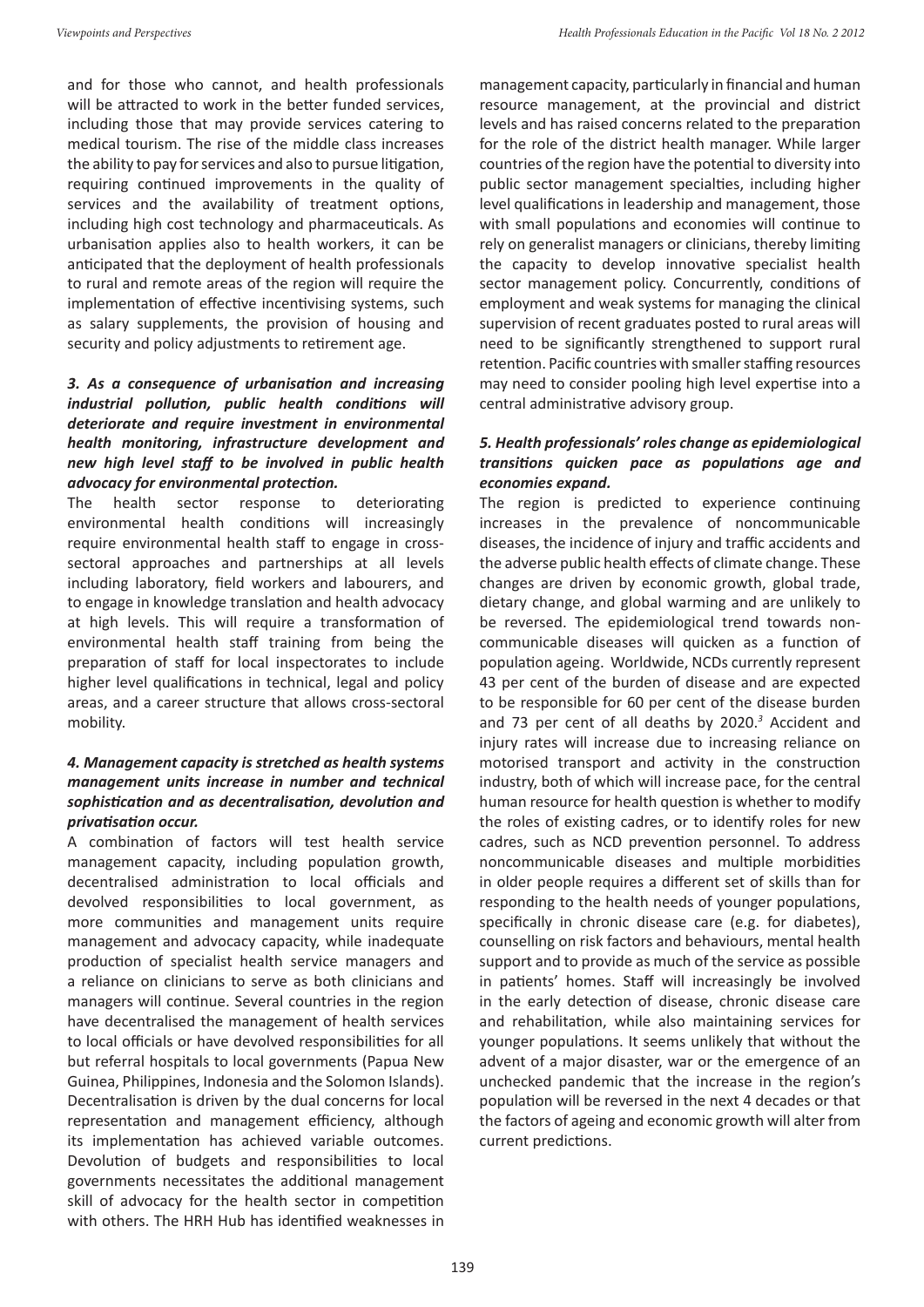## *6. Newly emerging pandemic diseases pose the threat of significant mortality in the region and require increased and vigilant surveillance, access to vaccinations and a human resource response.*

The Asia Pacific region presents the world's greatest risk for emerging diseases, as evidenced by Sudden Acute Respiratory Syndrome (SARS) and avian influenza (H1N1). Achieving effective pandemic preparedness commences with acceptance of the International Health Regulations and surveillance systems, and staff able to interpret and respond to reports of increased incidence. Preparedness and response will require animal health cadres (veterinarians and vet assistants), epidemiologist and disease control specialists as well as medical and nursing staff. Access to vaccination by countries that are non-producers will require health advocacy to be effective in high levels of departments of foreign affairs. For example, in the Asia Pacific region the WHO prequalified H1N1 vaccine is produced only by Australia, India and Korea.*<sup>4</sup>* There is some potential for an international agency, such as WHO, to negotiate and oversee the distribution of vaccines to non-producing countries.

## *7. The private sector increases its investment in health professions training, requiring improvements in systems for the international accreditation of educational programmes and for the licensing of graduates by national or international authorities.*

Graduates from private universities of colleges will seek license to practice their new profession from national authorities. As has occurred in Cambodia and Indonesia it can be anticipated that all graduates of medical schools (public or private) will be required to pass a national examination prior to licensure to practice. Concurrently, graduates of an increasingly diverse range of international health professions programmes will seek employment in countries other than the ones in which they were trained. International scholarship offers, provided for diplomatic reasons with little reference to national health workforce plans will contribute to this trend, unless rationalised, and will place pressure on national licensing authorities to endorse graduates for professional practice and on public sector employers to provide employment opportunities. While current developments proceed, the institutions involved in funding, training and licensing health professionals will be challenged to maximise the positive benefits of change, including international mobility, while minimising the adverse risks that are inevitably inherent in policy reform.

#### *8. Professional labour market mobility increases as regional trade and diplomatic agreements are extended to include the professional workforce.*

It can be anticipated that the Asia Pacific region will emulate the European Union and the Caribbean Community to create or extend regional agreements,

such as the ASEAN countries adopting the ASEAN Economic Community Framework by 2020 to allow free movement of doctors, nurses and other professionals, and as Pacific countries move towards formalising regional professional mobility by adopting common systems of program accreditation and the licensing and regulation of graduates. While professional mobility offers the potential to address skills shortages, if left to market forces, it is unlikely that the problems of retaining staff in rural and remote areas will be addressed. Accordingly, the regulation of market mobility to and in countries will require policy strategies to overcome the potential for the pooling of excess staff in urban centres.

#### *9. An increase in the use of telemedicine, remote diagnostics and on-line learning.*

The impacts of geography and distance from health services apply to most areas of the Pacific region and to the remote areas of Asia. The potential for new and emerging technological innovations to overcome distance will develop into the provision of remote diagnostics and treatment support from centrally based specialist to clinicians in the field, epidemiological mapping of health needs and staff deployment leading to the reduction of staffing inequalities within countries, and access to on-line learning for health professionals. The use of such technologies will increase the demand for specialist consultations and services and will need to be incorporated into health worker training programs. A cadre of information technicians will be required to support their application and maintenance.

### *10. As health systems grow in response to increasing need and demand it will become increasingly important to conduct research in the area of human resources for health, in order to identify feasible and cost-effective methods of service provision.*

As the human resource is the most costly recurrent item in most health service budgets, the need for competent research into identifying effective health staffing policy and interventions will increase in urgency. The development of an HRH research capacity will depend also on the quality of information generated by the health system, so it could be anticipated that the development of research capacity will contribute to strengthening health information systems. The development of cadre capable of identifying trends, conducting research and proposing evidence informed policy will increasingly be of critical importance to cost containment, efficiency and service effectiveness.

#### **References**

*1.* United Nations, Department of Economic and Social Affairs, Population Division (2011), *World Population Prospects 2010, New York*